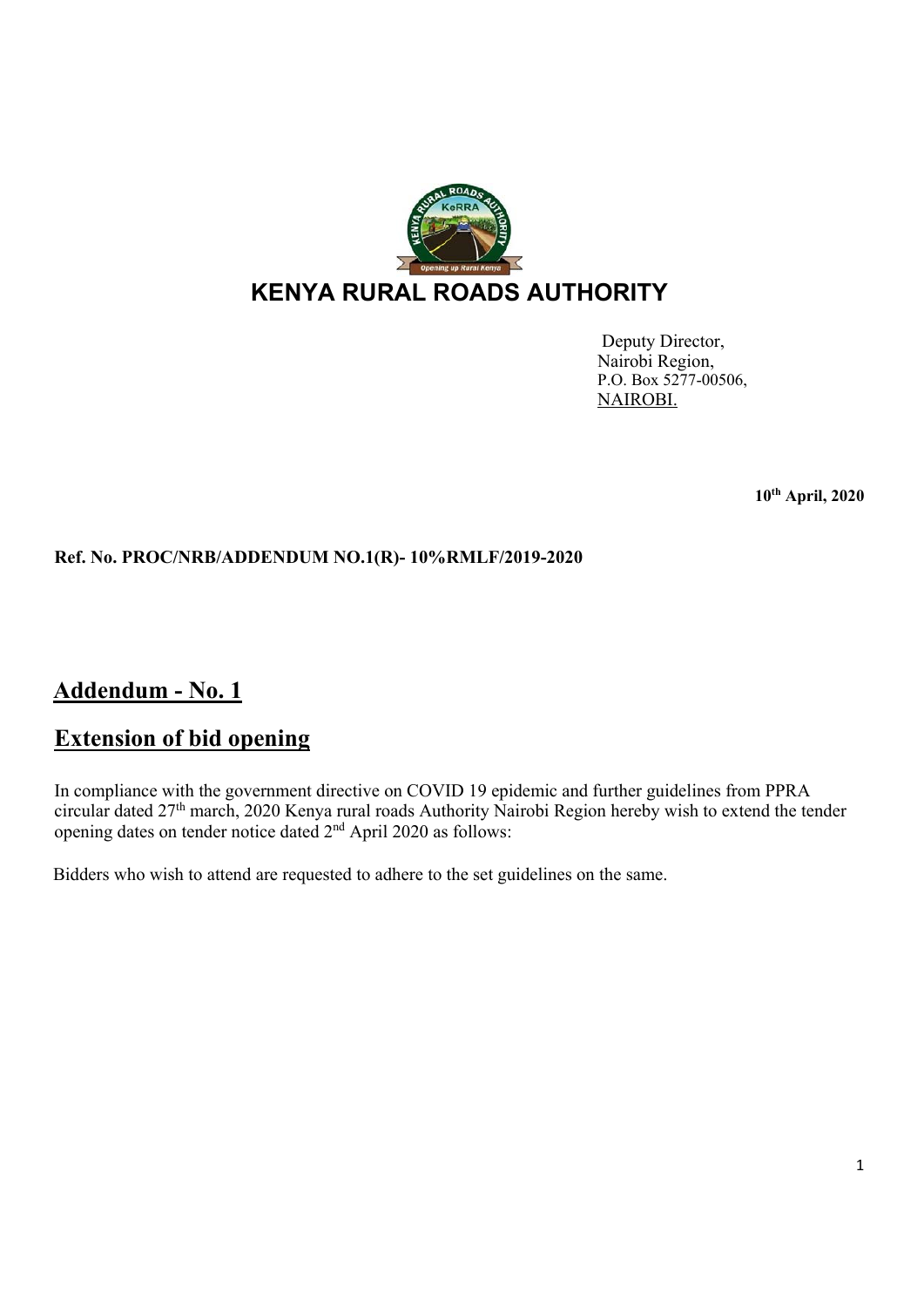| <b>CONSTITUENCY</b>     | <b>DATE AND TIME</b>                   |
|-------------------------|----------------------------------------|
| <b>ROYSAMBU</b>         | $17TH$ April 2020 at 11.00Am           |
| <b>EMBAKASI NORTH</b>   | $17TH$ April 2020 at 11.00Am           |
| <b>DAGORETTI SOUTH</b>  | $20TH$ April 2020 at 11.00Am           |
| <b>EMB EAST</b>         | $20^{TH}$ April 2020 at 11.00Am        |
| <b>KIBRA</b>            | 21TH April 2020 at 11.00Am             |
| <b>LANGATA</b>          | $21ST$ April 2020 at 11.00Am           |
| <b>EMBAKASI WEST</b>    | 22 <sup>ND</sup> April 2020 at 11.00Am |
| <b>EMBAKASI SOUTH</b>   | 22 <sup>ND</sup> April 2020 at 11.00Am |
| <b>KASARANI</b>         | 23RD April 2020 at 11.00Am             |
| <b>MATHARE</b>          | 23RD April 2020 at 11.00Am             |
| <b>MAKADARA</b>         | 24 <sup>TH</sup> April 2020 at 11.00Am |
| <b>RUARAKA</b>          | 24 <sup>TH</sup> April 2020 at 11.00Am |
| <b>KAMUKUNJI</b>        | 27TH April 2020 at 11.00Am             |
| <b>DAGORETTI NORTH</b>  | 27TH April 2020 at 11.00Am             |
| <b>STAREHE</b>          | 28 <sup>TH</sup> April 2020 at 11.00Am |
| <b>WESTLANDS</b>        | 28 <sup>TH</sup> April 2020 at 11.00Am |
| <b>EMBAKASI CENTRAL</b> | $29TH$ April, 202- at 11 A.m           |

**ENG. K.N. MBOGORI DEPUTY DIRECTOR NAIROBI REGION**